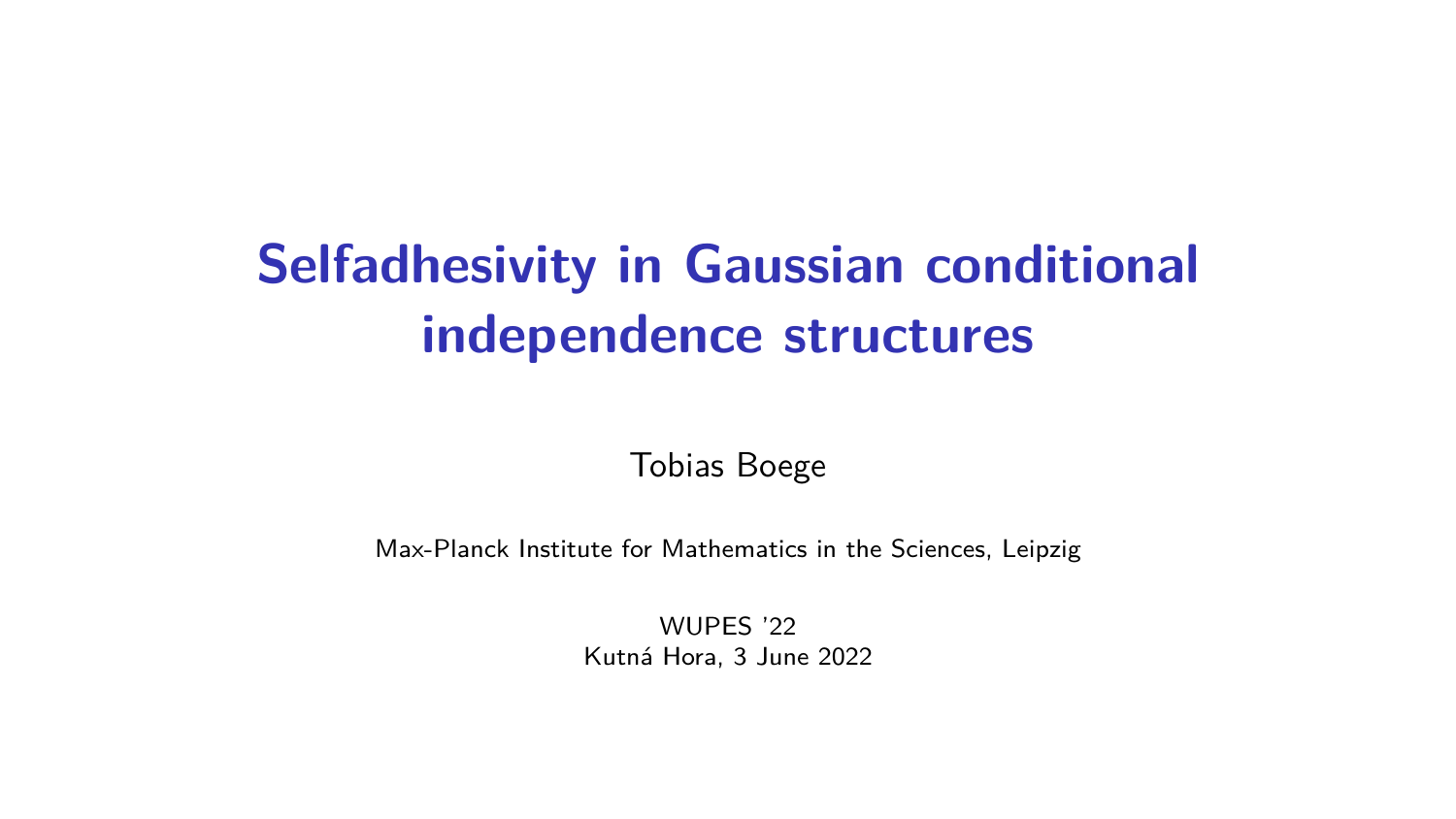## **Adhesive extensions of entropy vectors**

- ▶ Let (*ξ<sup>i</sup>* : *i ∈ N*) be a vector of jointly distributed discrete random variables.
- ▶ We associate its entropy vector  $h_{\xi}(I) \coloneqq H(\xi_I)$  where  $\xi_I = (\xi_i : i \in I)$  is a marginal distribution and  $H(\xi) \coloneqq -\sum_x p_{\xi}(x) \log p_{\xi}(x)$  is the Shannon entropy.
- $\blacktriangleright$  The vectors  $h_{\xi}$  are polymatroids and satisfy many, many other properties ...

## Theorem (Matúš (2007))

*Every pair of random vectors*  $(\xi_i : i \in N)$  *and*  $(\eta_i : i \in M)$  *with*  $L = N \cap M$  *has an adhesive extension over L, i.e., there exists a random vector*  $(\zeta_i : i \in NM)$  *such that:* 

$$
\blacktriangleright \zeta_N = \xi \text{ and } \zeta_M = \eta,
$$

$$
\blacktriangleright [\zeta_N \perp \!\!\!\perp \zeta_M \mid \zeta_L].
$$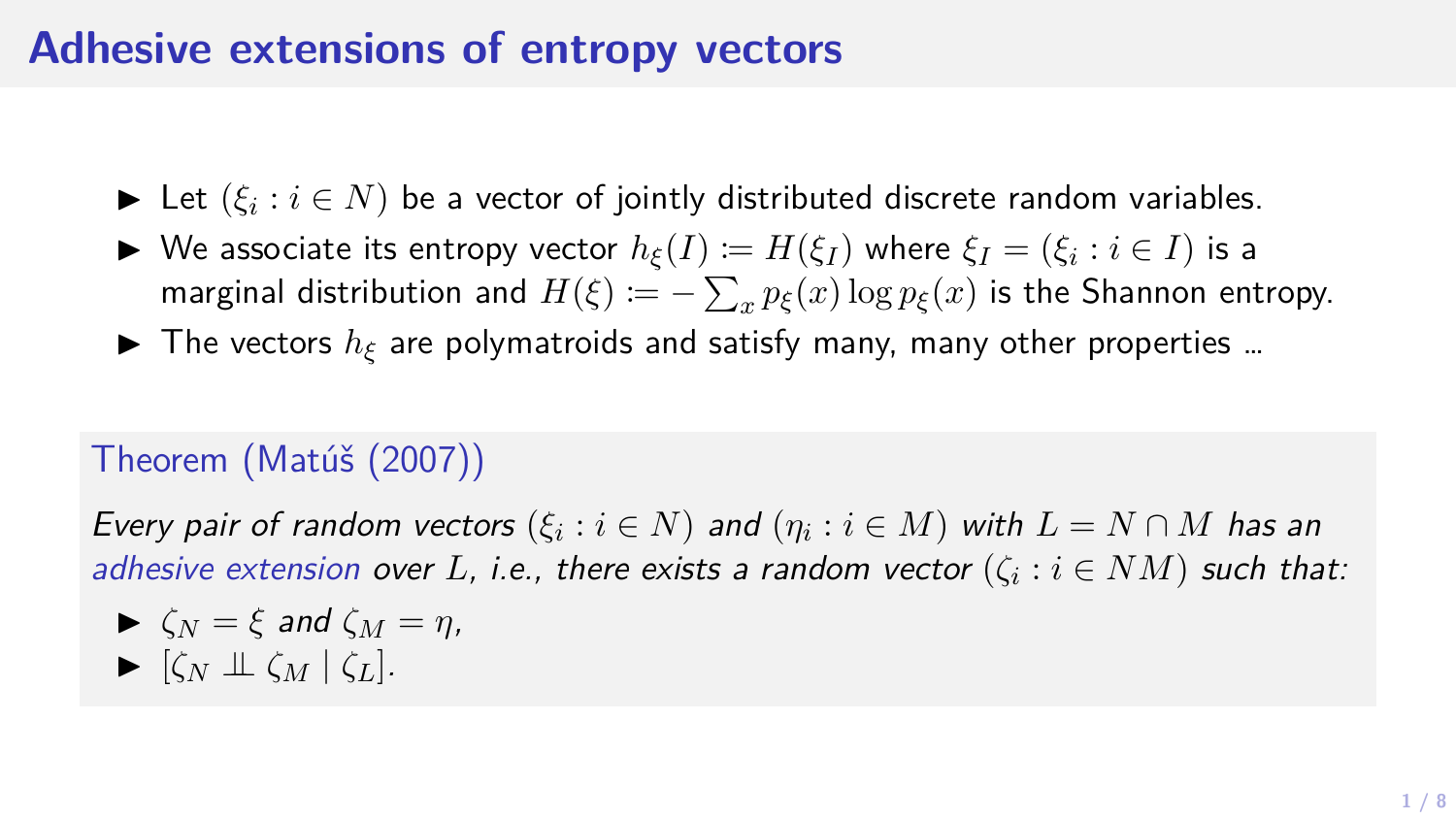- ▶ Fix a discrete random vector *ξ* and a subset *L ⊆ N*.
- ▶ Choose a set *M* with  $|M| = |N|$  and a bijection  $\pi : N \to M$  which fixes *L* pointwise. The pair  $(M, \pi)$  is an *L*-copy of *N*.
- $\triangleright$  *ξ* is selfadhesive at *L* if there exists an adhesive extension  $\zeta$  of  $\xi$  and  $\pi(\xi)$ .
- ▶ *ξ* is selfadhesive if it is selfadhesive at every *L*.

#### Corollary (Matúš (2007))

*Entropy vectors are selfadhesive.*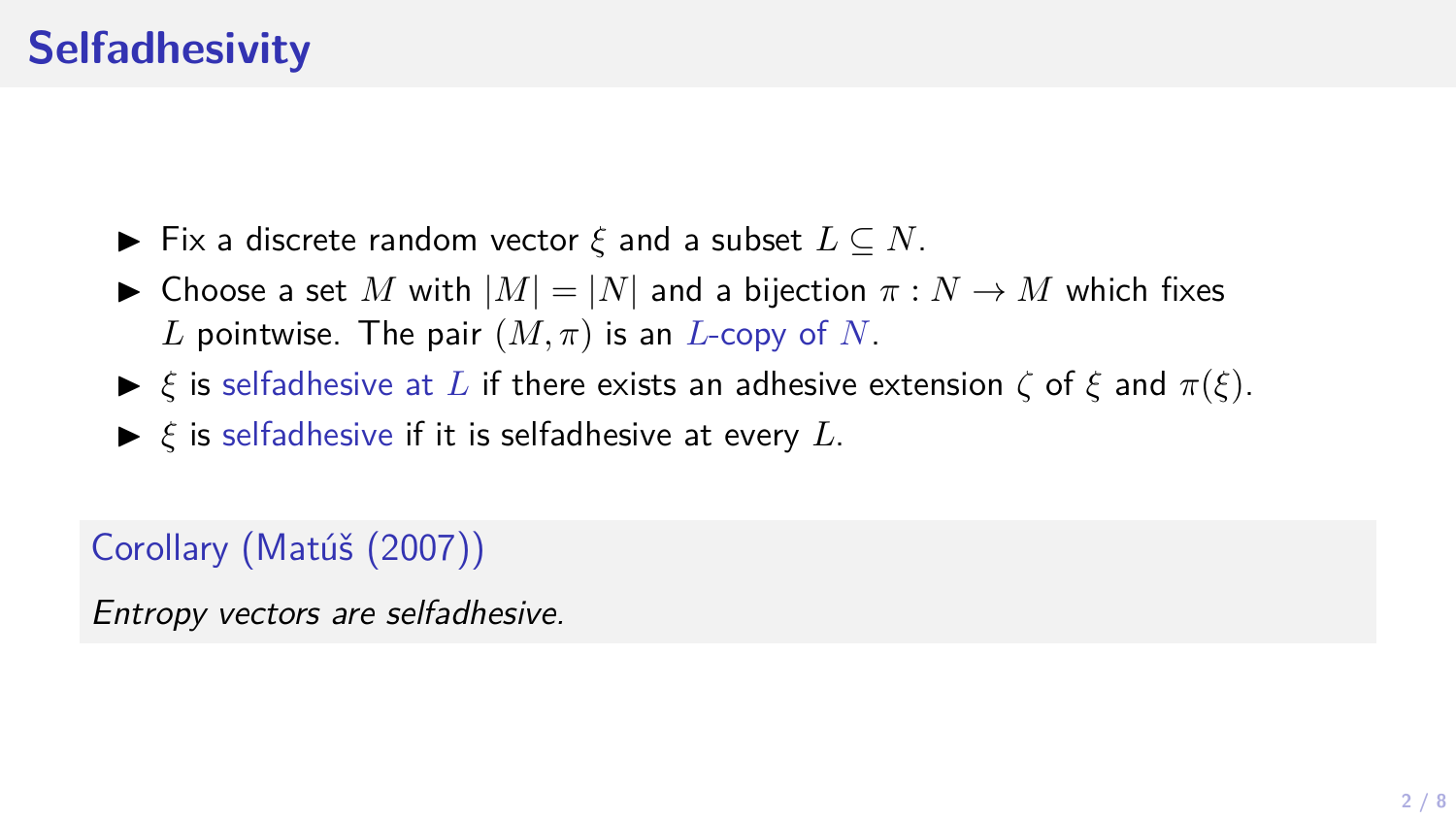#### **Refresher on Gaussian conditional independence**

- $\blacktriangleright$  A joint (regular!) Gaussian distribution of  $N$  random variables  $(\xi_i : i \in N)$  is specified by its mean vector  $\mu \in \mathbb{R}^N$  and its covariance matrix  $\Sigma \in \mathrm{PD}_N.$
- **►** The marginal  $\xi_I$  has covariance  $\Sigma_I := \Sigma_{I,I}$ , which is a principal submatrix.
- ► The conditional  $\xi_I \mid \xi_{I^c} = x$  has covariance  $\Sigma^{I^c} \coloneqq \Sigma_I \Sigma_{I,I^c} \Sigma_{I^c}^{-1} \Sigma_{I^c,I}$ , which is the Schur complement of  $I^c$  in  $\Sigma$ .
- **▶** Marginal independence  $[\xi_I \perp \!\!\!\perp \xi_J]$  is equivalent to  $\Sigma_{I,J} = 0$ .
- ▶ Conditional independence  $[ξ_I ⊥ ⊆ ξ_I | ξ_K]$  is equivalent to  $rk Σ_{IKJK} = |K|$ .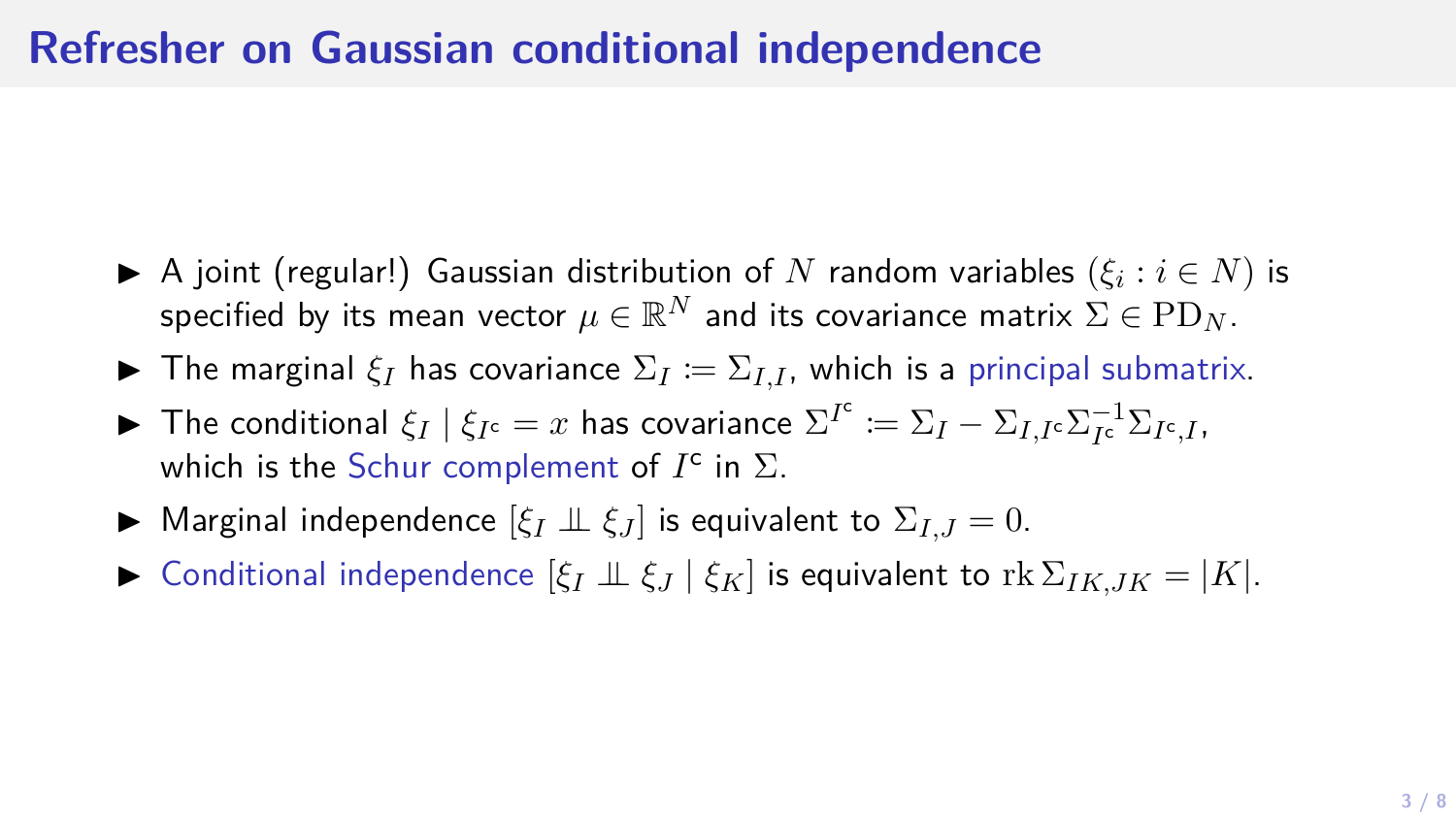## **Properties of CI structures**

- ▶ The set  $\mathbb{Z}$  = { $[\xi_I \perp \xi_I | \xi_K]$  : rk  $\Sigma_{IK,IK} = |K|$ } is the CI structure of the Gaussian distribution(s) *ξ* with covariance matrix Σ.
- $\blacktriangleright$  A property of CI structures is a vector p which assigns to every finite set N a set of CI structures.
	- $\blacktriangleright$  The semigraphoids  $\mathfrak{sa}(N)$  on N form a property.
	- $\blacktriangleright$   $\mathfrak{g}^+(N) \coloneqq \{ \llbracket \Sigma \rrbracket : \Sigma \in \mathrm{PD}_N \}$  form the property of being Gaussian.

Properties are ordered by inclusion: g <sup>+</sup> *≤* sg.

"Every Gaussian distribution induces a semigraphoid."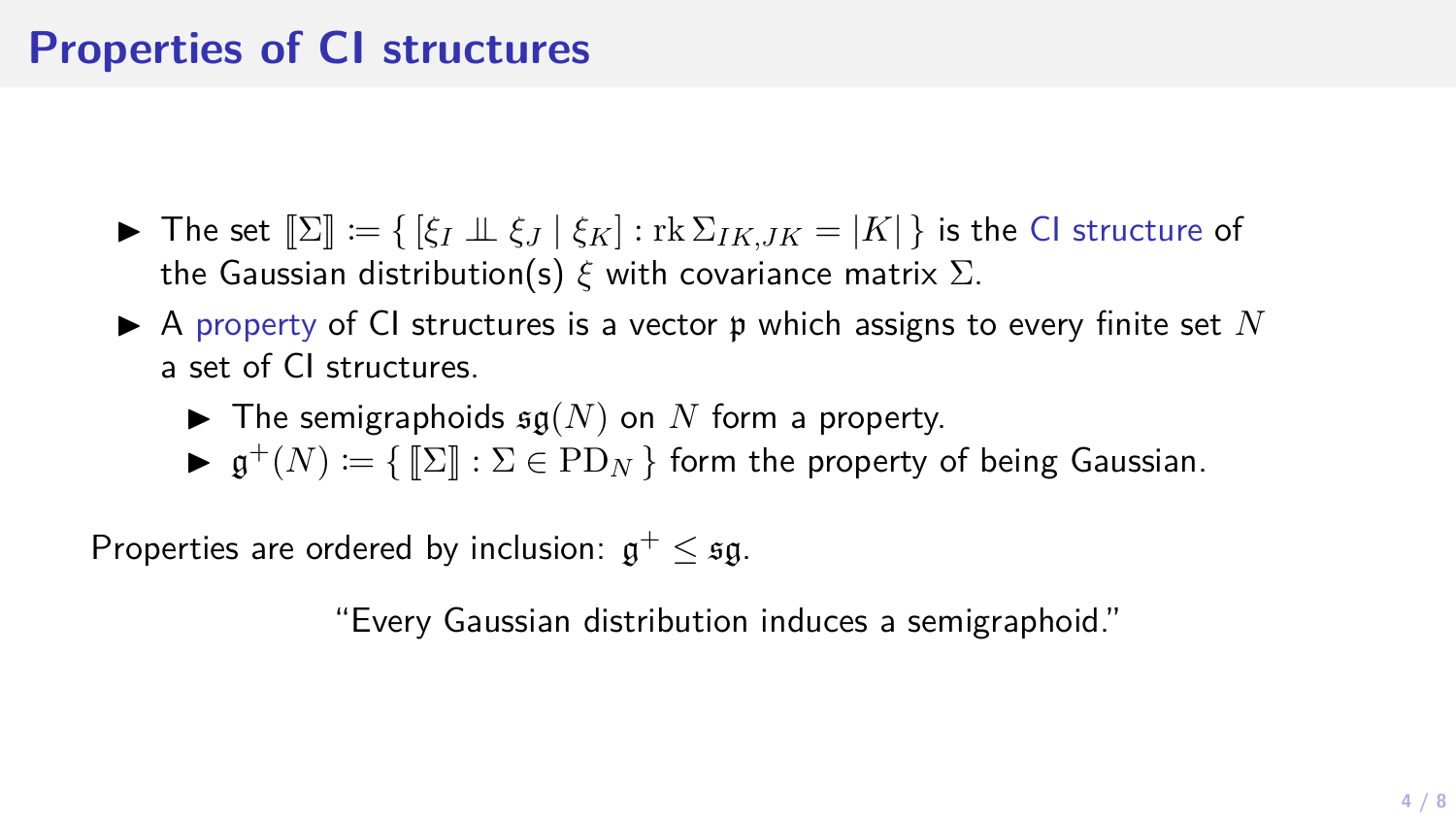## **Adhesive extensions of covariance matrices**

#### Theorem

*Every pair of positive definite matrices*  $\Sigma \in \text{PD}_N$  and  $\Delta \in \text{PD}_M$  with  $L = N \cap M$ *has an adhesive extension over L*, *i.e.*, there exists a  $\Phi \in \text{PD}_{NM}$  such that:

$$
\blacktriangleright \Phi_N = \Sigma \text{ and } \Phi_M = \Delta,
$$
  

$$
\blacktriangleright [N \perp \!\!\!\perp M \mid L] \in [\![ \Phi ]\!].
$$

#### Proof.

Easy exercise in linear algebra!

#### **Corollary**

*The multiinformation vectors of regular Gaussian distributions are selfadhesive.*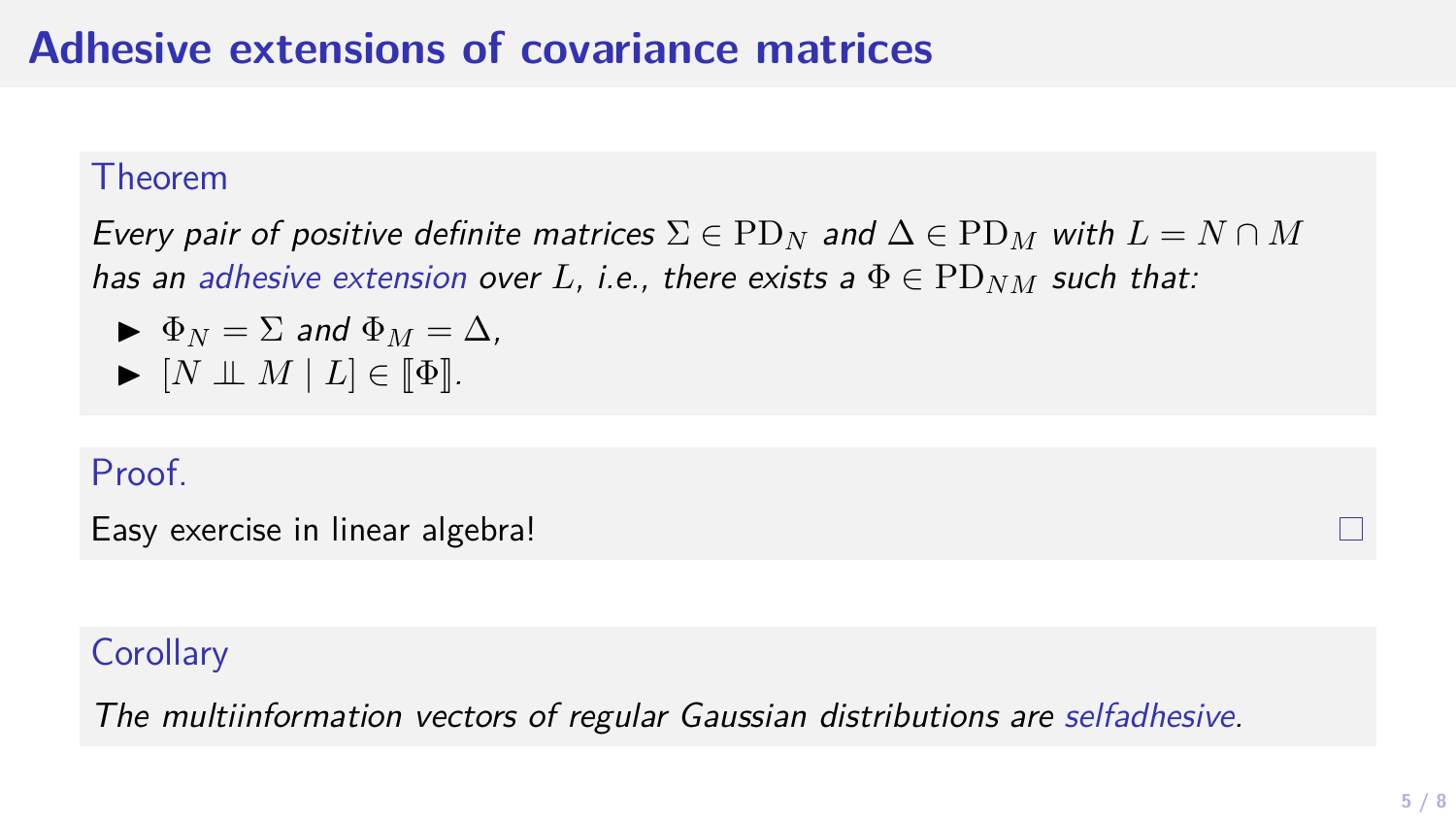## **Structural selfadhesivity**

## If all Gaussians have some property p **and** are selfadhesive, then this reveals more structure than p alone.

Let p be a property of CI structures. Its selfadhesion is the property p<sup>sa</sup> defined as follows.  $\mathcal{L} \in \mathfrak{p}^{\mathsf{sa}}(N)$  if and only if for every  $L \subseteq N$  and an  $L$ -copy  $(M,\pi)$  of  $N$ there exists  $\overline{L} \in \mathfrak{p}(NM)$  with:

\n- $$
\overline{\mathcal{L}}|_N = \mathcal{L}
$$
 and  $\overline{\mathcal{L}}|_M = \pi(\mathcal{L}),$
\n- $[N \perp M | L] \in \overline{\mathcal{L}}.$
\n

#### Lemma

 $\mathfrak{g}^+$  *is a fixed point of ·*<sup>sa</sup>. Hence if  $\mathfrak{g}^+ \leq \mathfrak{p}$ , then also  $\mathfrak{g}^+ \leq \mathfrak{p}^{\mathsf{sa}} \leq \mathfrak{p}$ .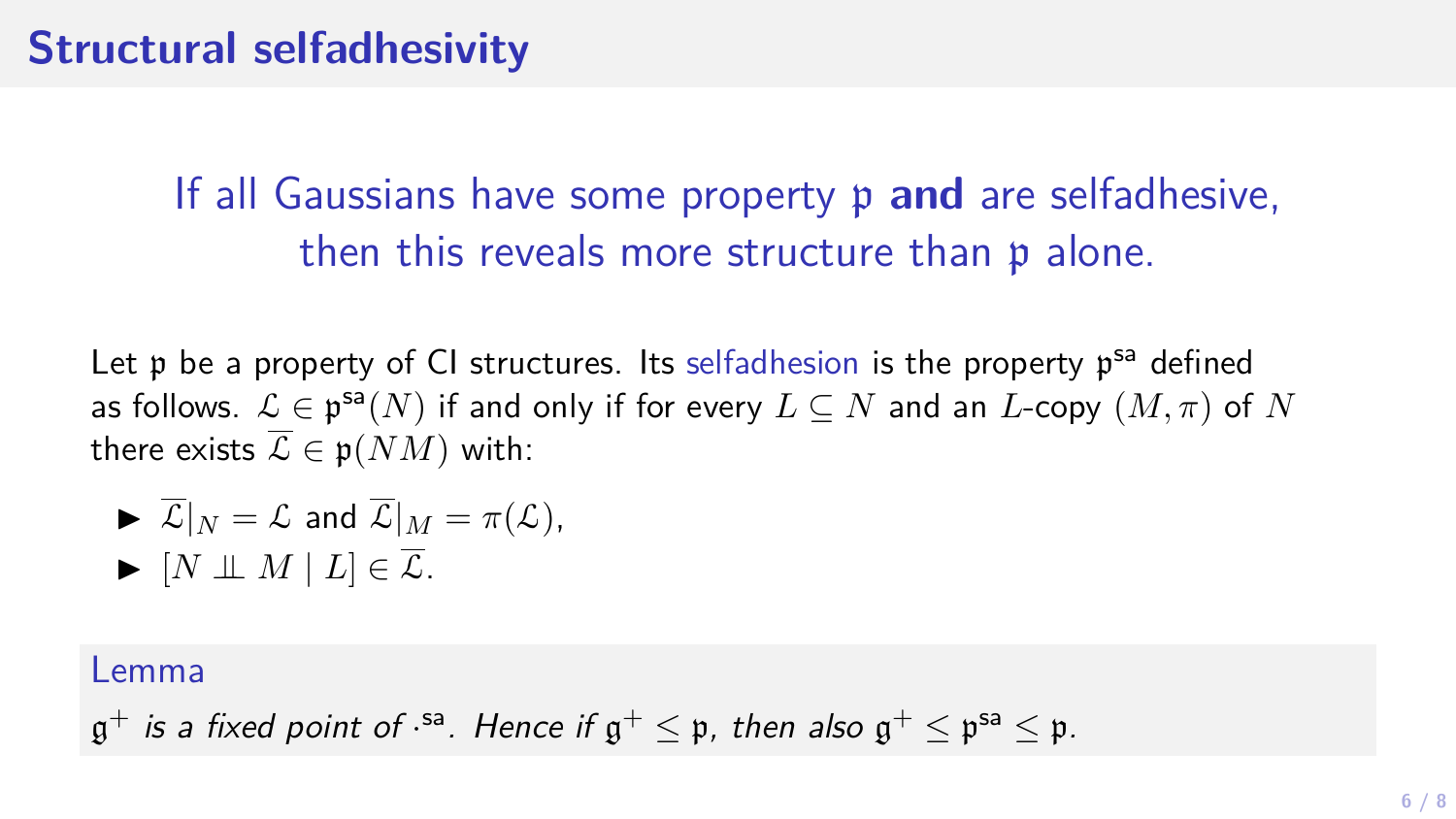## **Computations**

Apply selfadhesion to strengthen known necessary properties of Gaussianity:

▶ Structural semigraphoids sg*<sup>∗</sup>* : Studený (1994):

#### Computation

*There are* 508 817 *gaussoids on n* = 5 *random variables modulo isomorphy. Of these* 336 838 *satisfy* sg*<sup>∗</sup> and* 335 047 *of them satisfy* sgsa *∗ .*

▶ Orientable gaussoids o: Boege–D'Alì–Kahle–Sturmfels (2019):

#### Computation

*All orientable gaussoids on n* = 4 *are Gaussian. Precisely* 175 215 *gaussoids satisfy* o and  $168010$  satisfy osa.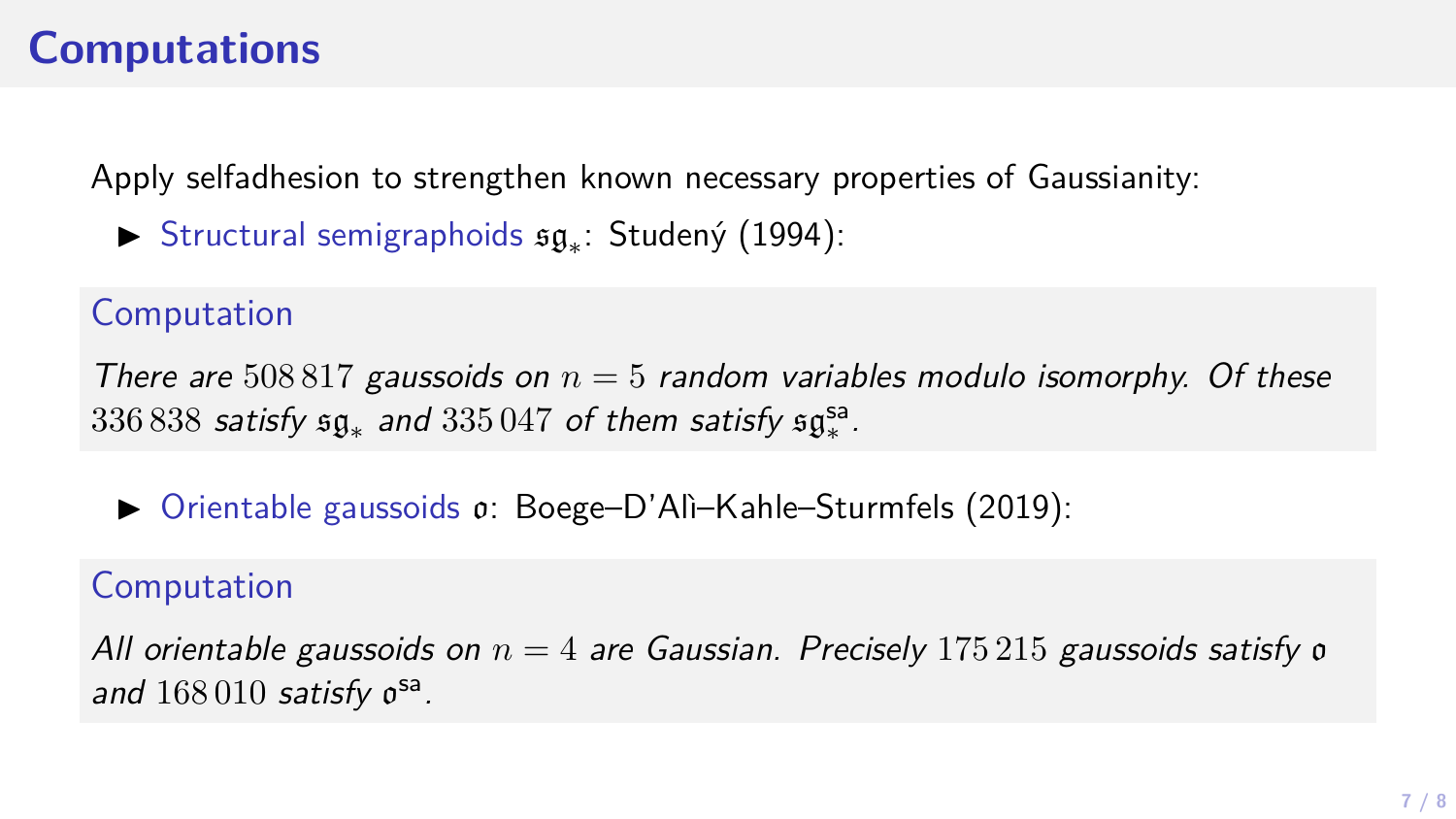## **Computations**

#### Computation

*The properties*  $\mathfrak{sg}_* \wedge \mathfrak{o}$  *and*  $\mathfrak{sg}_*^{\mathsf{sa}} \wedge \mathfrak{o}$  *coincide at*  $n = 5$  *with* 175 139 *isomorphy types. On the other hand,*  $\mathfrak{sg}_* \wedge \mathfrak{o}^{sa}$ ,  $\mathfrak{sg}_*^{sa} \wedge \mathfrak{o}^{sa}$  *and*  $(\mathfrak{sg}_* \wedge \mathfrak{o})^{sa}$  *coincide at*  $n = 5$  *with* 167 989 *types.*

This yields new inference rules for Gaussian conditional independence:

 $[i \perp \!\!\!\perp j \mid km] \wedge [i \perp \!\!\!\perp m \mid l] \wedge [j \perp \!\!\!\perp k \mid i] \wedge [j \perp \!\!\!\perp m] \wedge [k \perp \!\!\!\perp l] \Rightarrow [i \perp \!\!\!\perp j].$ 

*→* https://mathrepo.mis.mpg.de/SelfadhesiveGaussianCI/ *←*